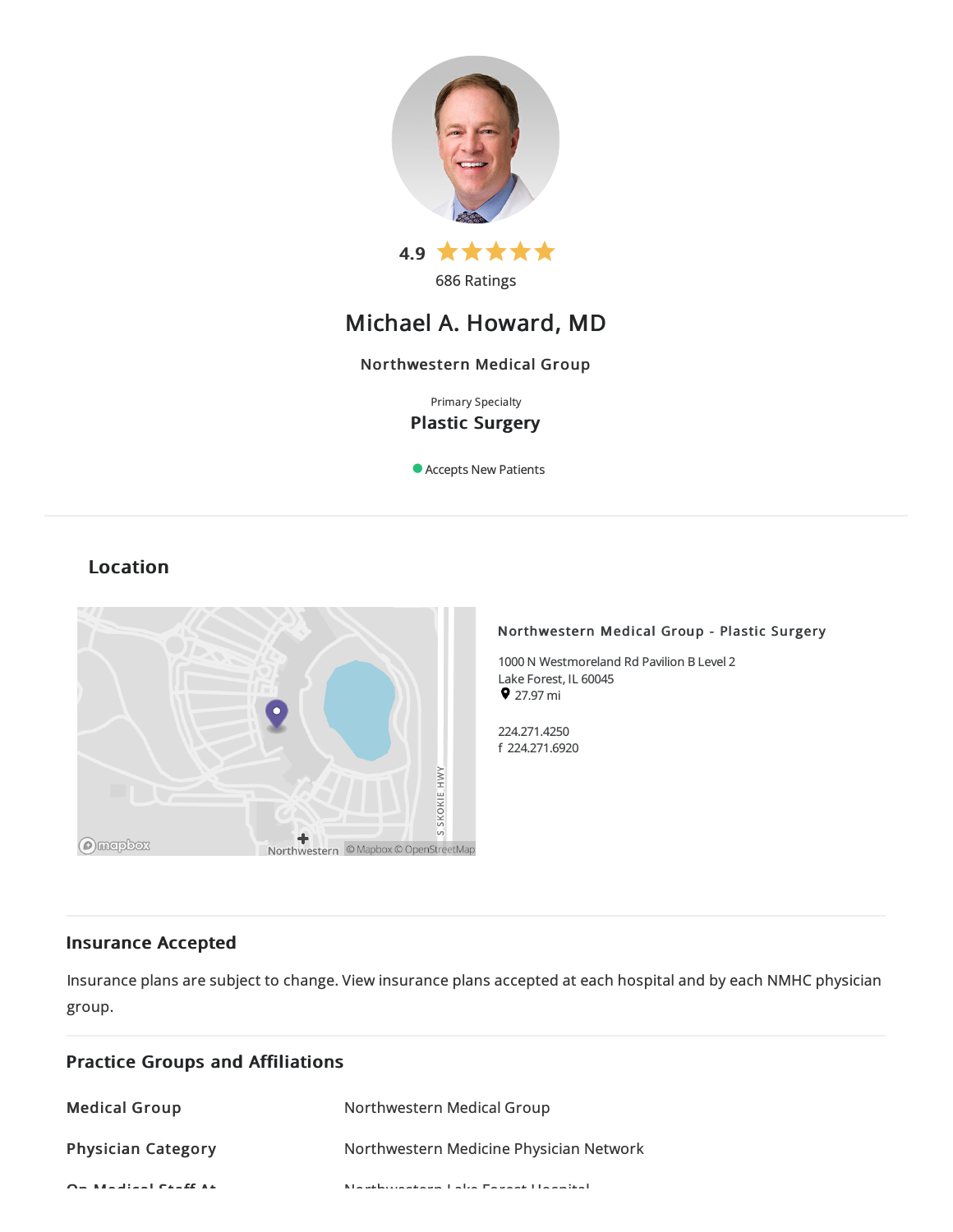## Education

| <b>Medical Education</b> | MD, Emory University School of Medicine - 1997 |
|--------------------------|------------------------------------------------|
| Residency                | MedStar Health/Georgetown University - 2003    |
| Fellowship               | Memorial Sloan Kettering Cancer Center - 2004  |

## Board Certifications

American Board of Plastic Surgery - Plastic Surgery (Certified)

## Practice Focus Areas

Body Contouring Brachial Plexus Reconstruction Breast Aesthetic/Body

Breast Cancer Reconstruction Reconstructive Microvascular Surgery Reconstructive Surgery Targeted Muscle Reinnervation

## Ratings & Reviews

At Northwestern Medicine, our patient's feedback is important to us. While different care providers have their own unique strengths, we strive to be as transparent as possible with our quality of care. Read more

## Care Provider Ratings

Overall rating



Reviews From Patients 303 Reviews

AUGUST 312021

I want to live to see my children grow up. To see my children have children. I feel that will happen.

#### AUGUST 312021

Very thorough, listened, diagnosed and his surgical skills are second to none.

### AUGUST 312021

Dr Howard & the staff are wonderful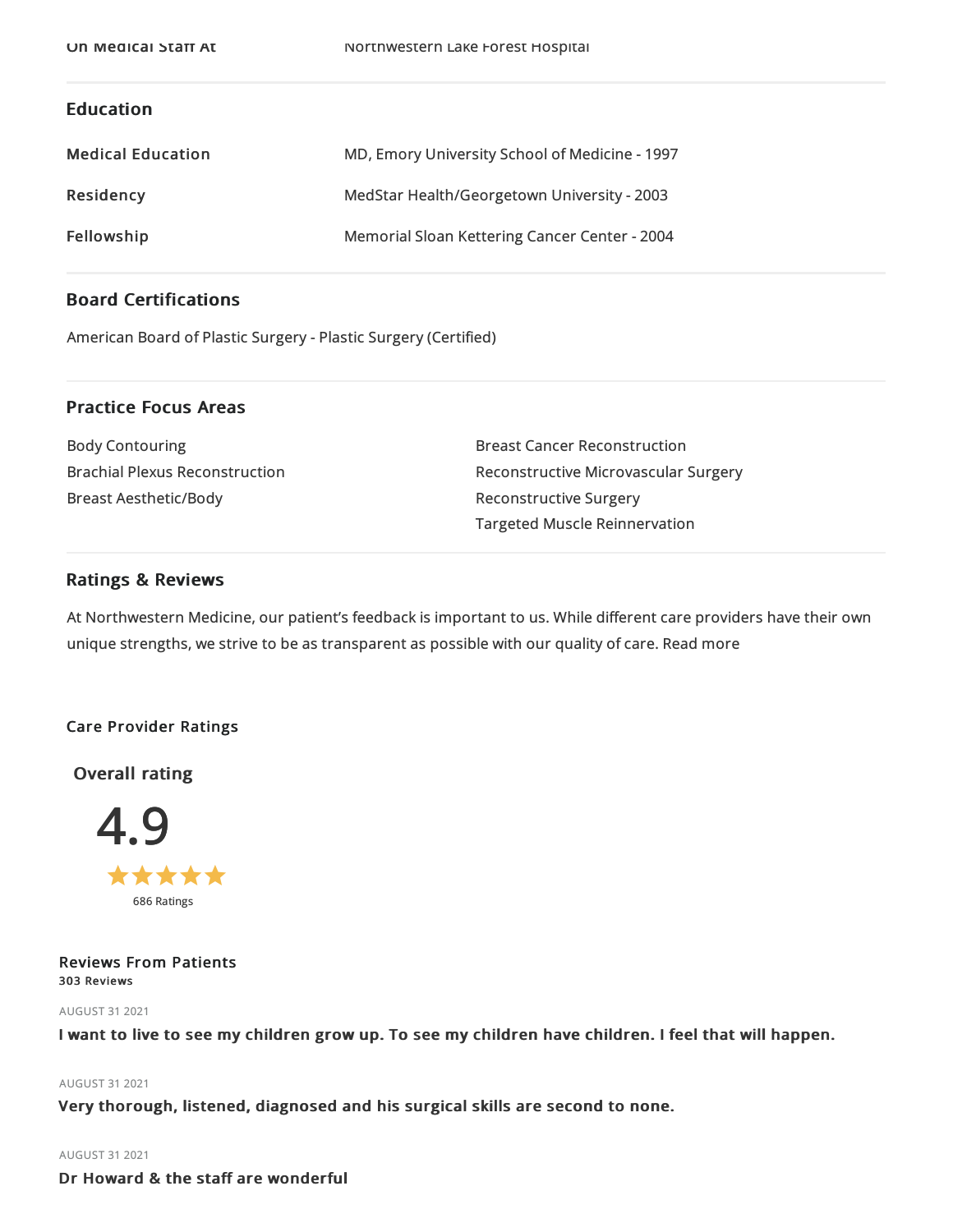#### AUGUST 282021

Dr Howard is the best! He is very professional. He also made my nerves about my procedure go away by talking me through the process.

#### AUGUST 272021

He has a great personality & I trust his work from a friend recommendation

### AUGUST 272021

Dr. Howard is patient, kind and always takes the time to listen and explain your options.

#### AUGUST 242021

He has been my reconstructive surgeon for over 14 years. He is a talented and caring doctor.

#### AUGUST 132021

His manner and talent is perfect!

#### AUGUST 132021

Very competent & compassionate. Takes time to explain procedures.

#### AUGUST 112021

Great surgeon and awesome bedside manner! Was very patient in explaining the procedure and was realistic with explaining the outcome and what to expect.

#### AUGUST 92021

Dr Howard has a wonderful bedside manner. Easy to talk with & welcomes questions. I didnt feel rushed at all

#### AUGUST 52021

Very friendly and personable

#### AUGUST 52021

Concern for patient

JULY 312021

Attentive , caring and good at what he does

#### JULY 282021

Dr Howard spends an incredible amount of time asking questions and making you feel at ease.

Dr went above and beyond to offer me care that had been lacking in my healthcare. I have hope for the

#### JULY 282021

The doctor is amazing!

### JULY 272021

He knew his stuff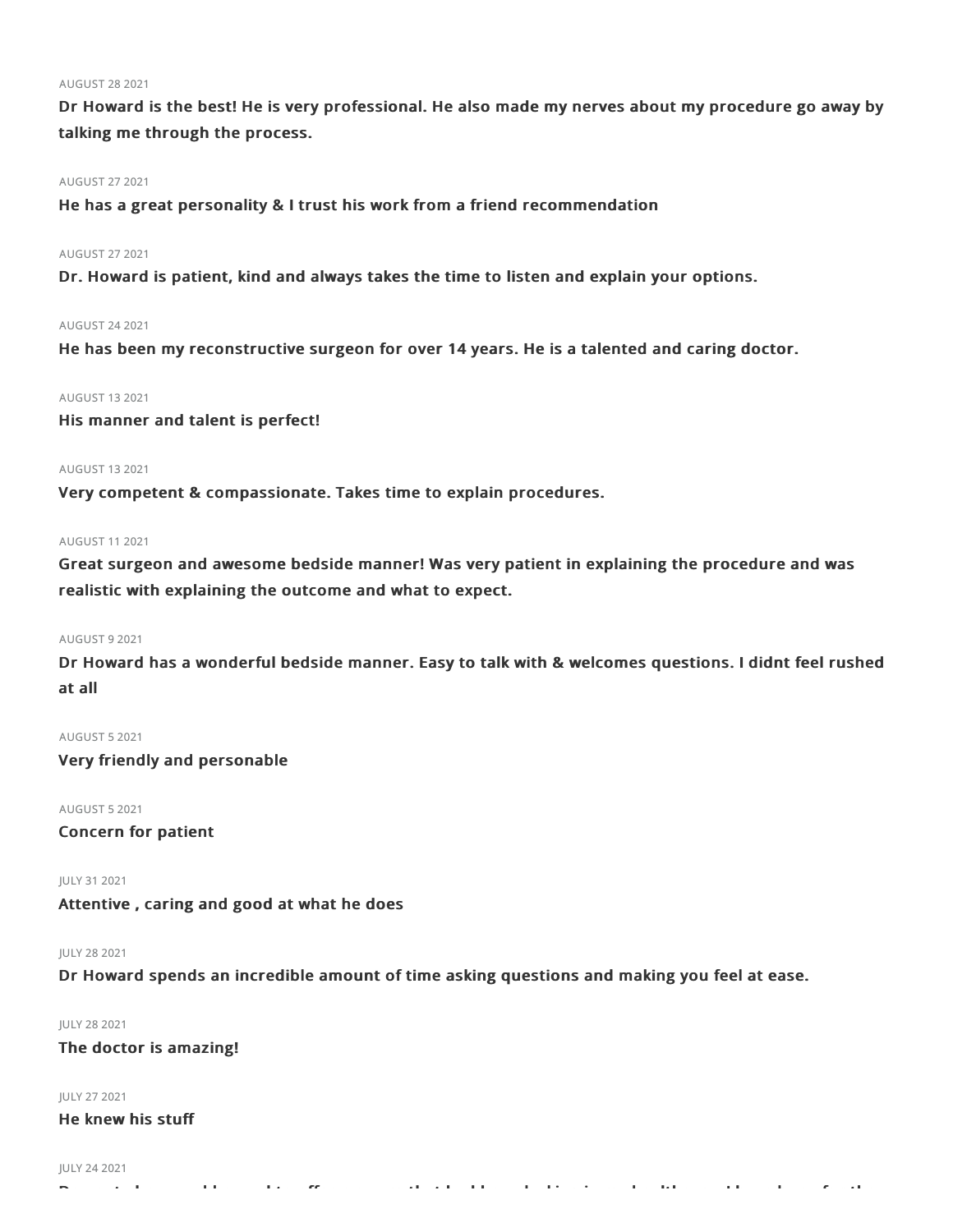Dr went above and beyond to offer me care that had been lacking in my healthcare. I have hope for the first time for the best results. Dr. Patiently listened and answered all of our questions offering thorough explanations.

#### JULY 242021

#### Patient, caring

### JULY 202021

He is very kind n compassionate n strives to address whatever a person $\tilde{\mathsf{ACa}}$ , $\neg \mathsf{a}_n$  $\mathsf{c}$ s concerns are.

#### JULY 202021

He is the best plastic surgeon with a heart of gold.

#### JULY 142021

He was very kind and personable. He was easy to talk to and had a pleasant way about him.

### JULY 112021

He is excellent. He explains everything. He does fantastic work!

#### JULY 22021

Great surgeon and listens

#### **IUNE 29 2021**

Knowledge, compassion, communication, thoroughnesss, expertise

#### JUNE 252021

He gets the whole breast cancer thing. A true gem. Really no words, he  $\tilde{A}$ câ,  $-\hat{a}$ , cs just the best

#### JUNE 252021

#### Great care

#### JUNE 22 2021

I immediately loved Dr. Howard. He just seemed so genuine right from the start!

#### JUNE 22 2021

Everyone in his office is caring and compassionate you never feel rushed.

## JUNE 182021

He does excellent work! I'm a very happy patient!

## JUNE 152021

Dr. Howard was very kind and thoughtful. Dr. Howard throughly explained my options and the procedures available to me.

## JUNE 112021

he is a very talented surgeon!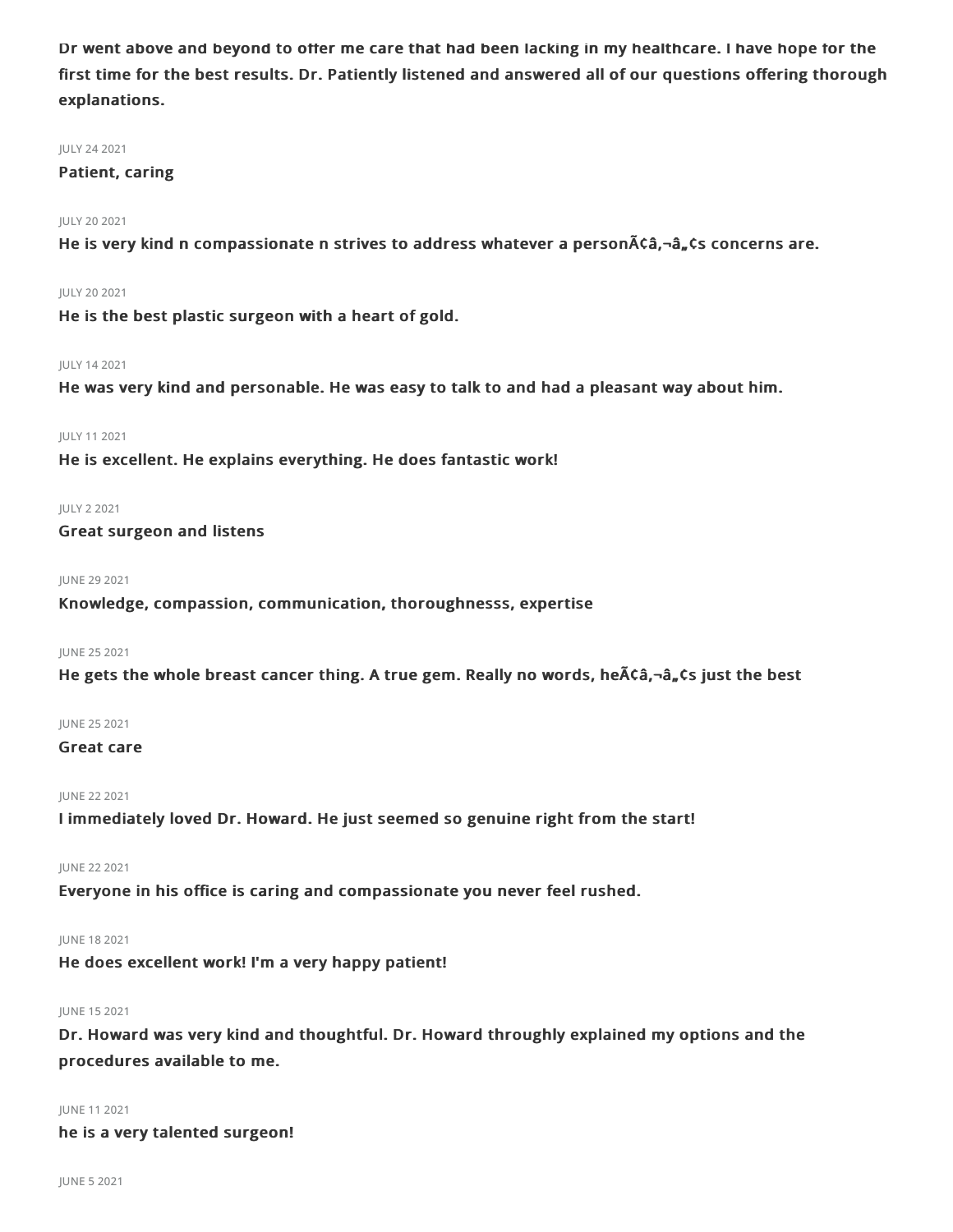## Professional demeanor excellent results

#### JUNE 12021

Most excellent Doctor skills and extremely personable demeanor with patients.

#### MAY 28 2021

Thorough and caring

#### MAY 252021

He took time to answer my questions n to explain the process.

#### MAY 252021

He is kind, and listens to a patient  $\tilde{A}$  ca,  $\tilde{a}$ ,  $\tilde{a}$  are needs.

#### MAY 21 2021

Doctor was very encouraging and very knowledgeable.

MAY 192021

## Very knowledgeable and personable

#### MAY 19 2021

Dr. Howard is the best.

MAY 182021 He is good at what he does.

MAY 182021 Skilled and compassionate surgeon

#### MAY 182021

He's great. In fact I had already recommended him to my sister after she was diagnosed with breast cancer and had a bilateral masectomy and reconstruction surgery.

MAY 182021

Dr. Howard took his time explaining the procedure and answered my questions.

## MAY 182021

Dr Howard is phenomenal. He is attentive, he listens, he treats me like a person, and he explains the treatment plan in a way that is easy to understand.

## MAY 172021

Doctor Howard was very informative, and did an awesome job on the laceration.

## MAY 162021

Excellent doctor always puts his patients first

#### MAY 15 2021

Dr Howard is the best out there and I would highly recommend for anyone looking for a plastic surgeon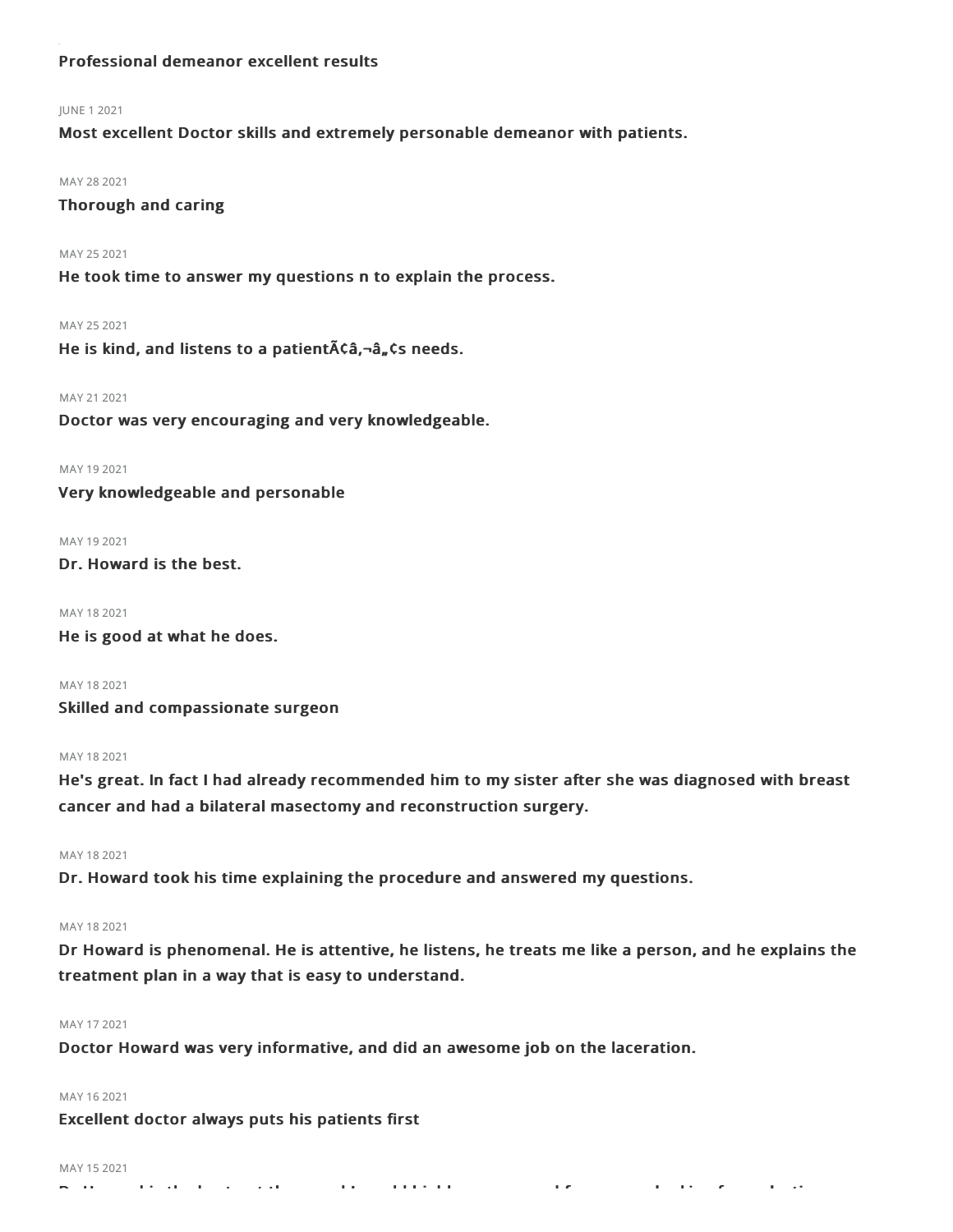Dr Howard is the best out there and I would highly recommend for anyone looking for a plastic surgeon for breast augmentation.

#### MAY 142021

Extremely warm and funny, and very knowledgeable.

#### MAY 132021

Sincerely the most talented surgeon. Also truly cared about my comfort and outcome.

#### MAY 112021

His skill and heart.

#### MAY 11 2021

The doctor came recommended by the ER physician, they said I'll really like him and they were right! Dr Howard was phenomenal. Such a friendly demeanor, helped me understand in non-doctor terms what was happening to the nerves in my face and what my options were. I wish I needed him for more reasons but it's probably good that I don't. If I know anyone that needs his services I will absolutely recommend Dr Howard.

### MAY 92021

Honest

#### MAY 62021

Dr. Howard and his team are incredible. Very caring and professional with the much added bonus of having a great sense of humor

#### MAY 42021

Very straightforward and honest and gets to the point in a very easy way to understand.

#### MAY 42021

Dr Howard made me feel comfortable with the procedure

#### MAY 42021

Excellent care provided by the the whole team...Dr Howard is the nicest ,the most caring doctor! Thank you again!!

#### APRIL 30 2021

## I trust him

#### APRIL 30 2021

I've already recommended him to others, including my sister. He makes me feel at ease and confident in his work.

#### APRIL272021

He is excellent and cares. He has been working very hard to find a resolution to my issue.

#### APRIL 27 2021

Dr Howard was thorough, wanting to make sure I understood, patient and kind.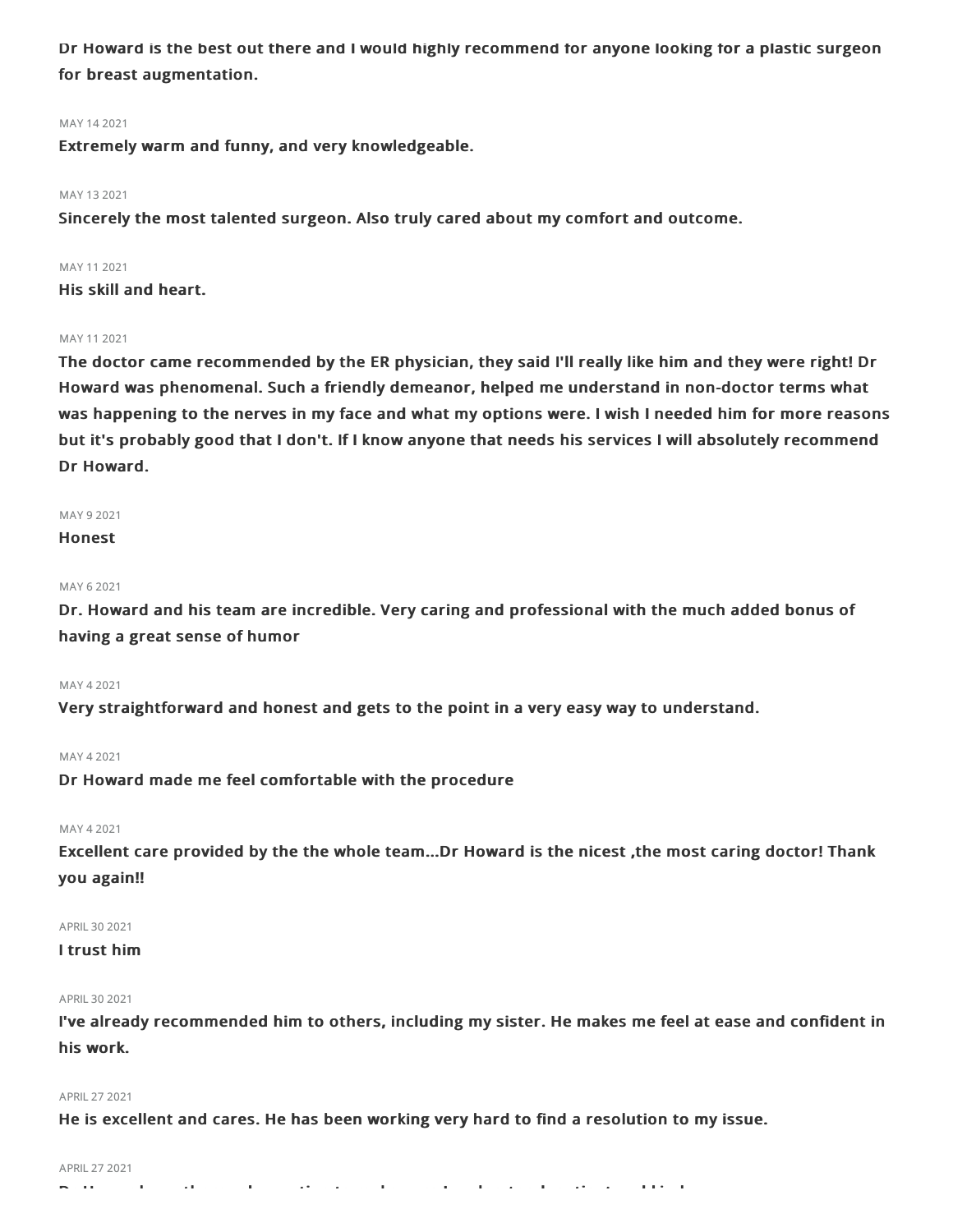Dr Howard was thorough, wanting to make sure I understood, patient and kind.

#### APRIL272021

He is very knowledgeable and kind. He gave me several options for my situation.

#### APRIL 27 2021

Always made me feel comfortable and really listened to me.

#### APRIL 23 2021

Wonderful surgeon and person.

#### APRIL232021

Dr Howard is gifted-by-God! Although this was my first experience with plastic surgery, based on my sister $\tilde{\bf A}$ ca, $\tilde{\bf G}$ , experience with liposuction,  $\tilde{\bf A}$  $\tilde{\bf C}$ , $\tilde{\bf A}$ , $\tilde{\bf G}$ ,  $\tilde{\bf H}$ ,  $\tilde{\bf G}$ ,  $\tilde{\bf H}$  and  $\tilde{\bf G}$  and  $\tilde{\bf G}$  and  $\tilde{\bf G}$  and  $\tilde{\bf G}$  and  $\tilde{\bf G}$  and  $\tilde{\bf G}$  and  $\til$ be diagnosed with breast cancer n have need of my fat tissues which replaced my breast tissue - Dr Howard did an outstanding job on my abdominal area - better than I could have hoped for! IA $\zeta$ a,  $\zeta$ ve never had a flat tummy - it $\tilde{A}$ câ,-â, cs been with since birth - 68yrs ago! He was also very kind, expressed care n allowed me to ask questions then he provided explanations I could understand.

#### APRIL202021

My surgery was intense but I would and have recommended his services.

#### APRIL 19 2021

I had an incision down the whole side of my face and you would only see the scar if I told you to look from it. He is warm, reassuring highly skilled!

#### APRIL182021

Because he cares.

#### APRIL172021

Dr Howard spends an incredible amount of time answering all of your concerns and making you feel very at ease. I would recommend him to anyone.

#### APRIL162021

He did NOT tell me what I wanted to hear, which upset me. But he took the time to discuss every aspect of the procedure and explained everything in detail. Including that I may have been given some information that was not exactly accurate. If I am able to have the procedure done, I want Dr. Howard to preform it.

#### APRIL 16 2021

He takes the time to explain things to you. He treats you like a person not a patient or client. I $\tilde{A}\tilde{c}\hat{a}$ ,  $\tilde{a}$ ,  $\tilde{c}$ ve been seeing Dr Howard for a year and 7 months do to the severity of cancer on my face. From the first day to today he $\tilde{A}$ câ, $\tilde{a}$ , $\tilde{c}$ s been my constant and so supportive. Not sure I could have handle this with another doctor. He $\tilde{A}\zeta\hat{a}$ ,  $\tilde{a}$ ,  $\zeta$ s my Angel.

#### APRIL162021

Attentive and helpful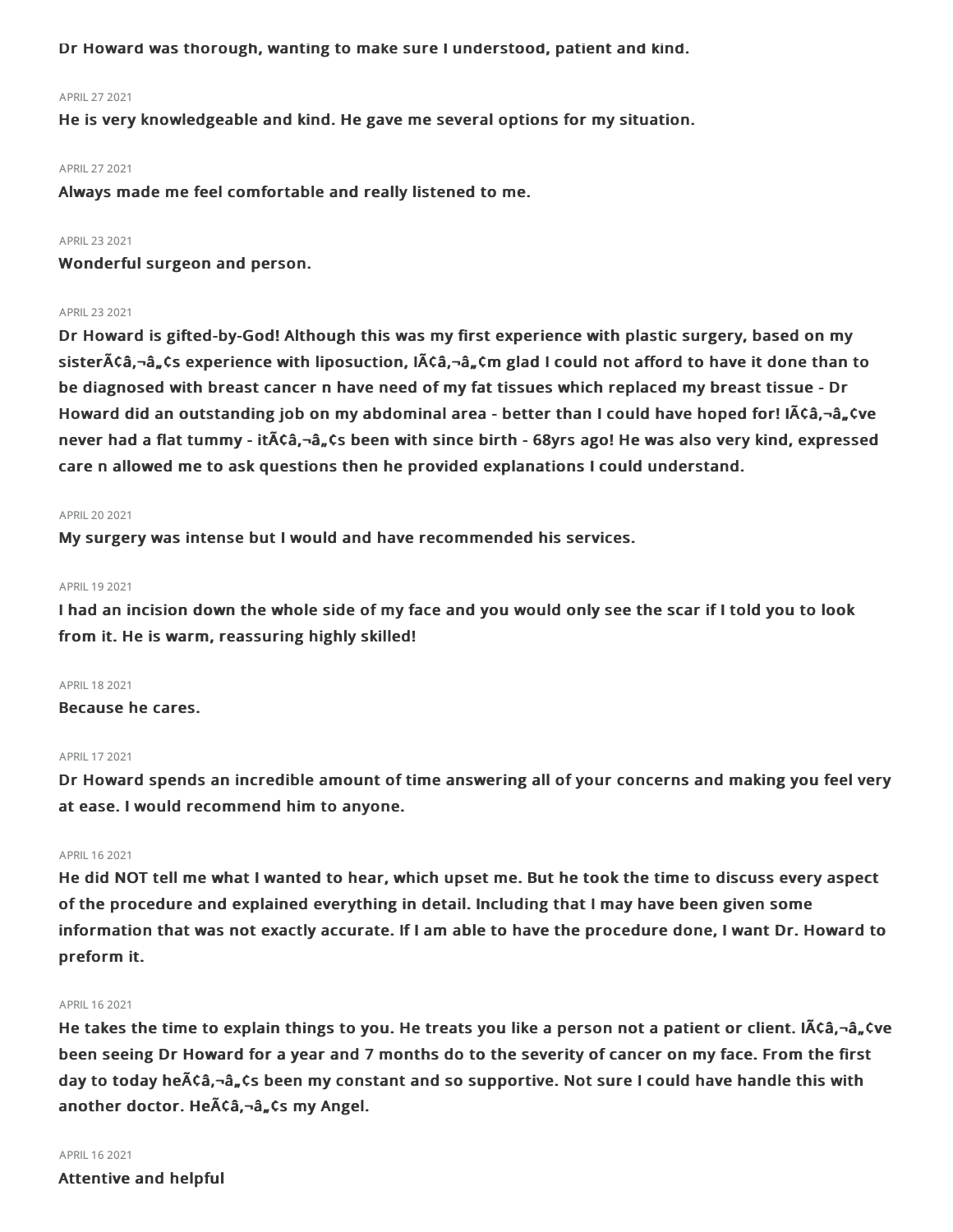APRIL152021

## All around great

#### **APRIL 6 2021**

Extremely skilled, takes time with and interest in patients, listens, asks questions, advises honestly.

APRIL62021

Caring listener. Easy to talk to talk to

MARCH 242021

I like him. Will see how the scar works out. Smile.

MARCH 242021

Very personable

MARCH 232021

Patient care

MARCH 192021

See comments above

#### MARCH 192021

I didn $\tilde{A}$ ¢â,¬â, $\zeta$ t expect certain aspects of pain but these were immediately addressed by Dr Howard . Would have also appreciated written post op instructions.

#### MARCH 192021

Very easy to talk to. Tells you all he can and will do. Tells you cost and what our what insurance will cover. Most friendliest person in medical I've ever met.

#### MARCH 172021

Dr Howard is am amazing surgeon who truly cares about his patients and their expectations and goals. He spends the time to listen to me and always addresses my concerns. I feel very fortunate to have Dr Howard as my surgeon.

#### MARCH 162021

Dr. Howard was amazing. He made me feel extremely comfortable. Not only is he kind hearted but also reminded me of my father. Very caring and ready to help and find a solution. I am very excited to continue my care with him.

#### MARCH 162021

Dr. Howard was very personable and made me feel at ease and ready for this important surgery!

#### MARCH 162021

Very thorough and professional and explains things straight forward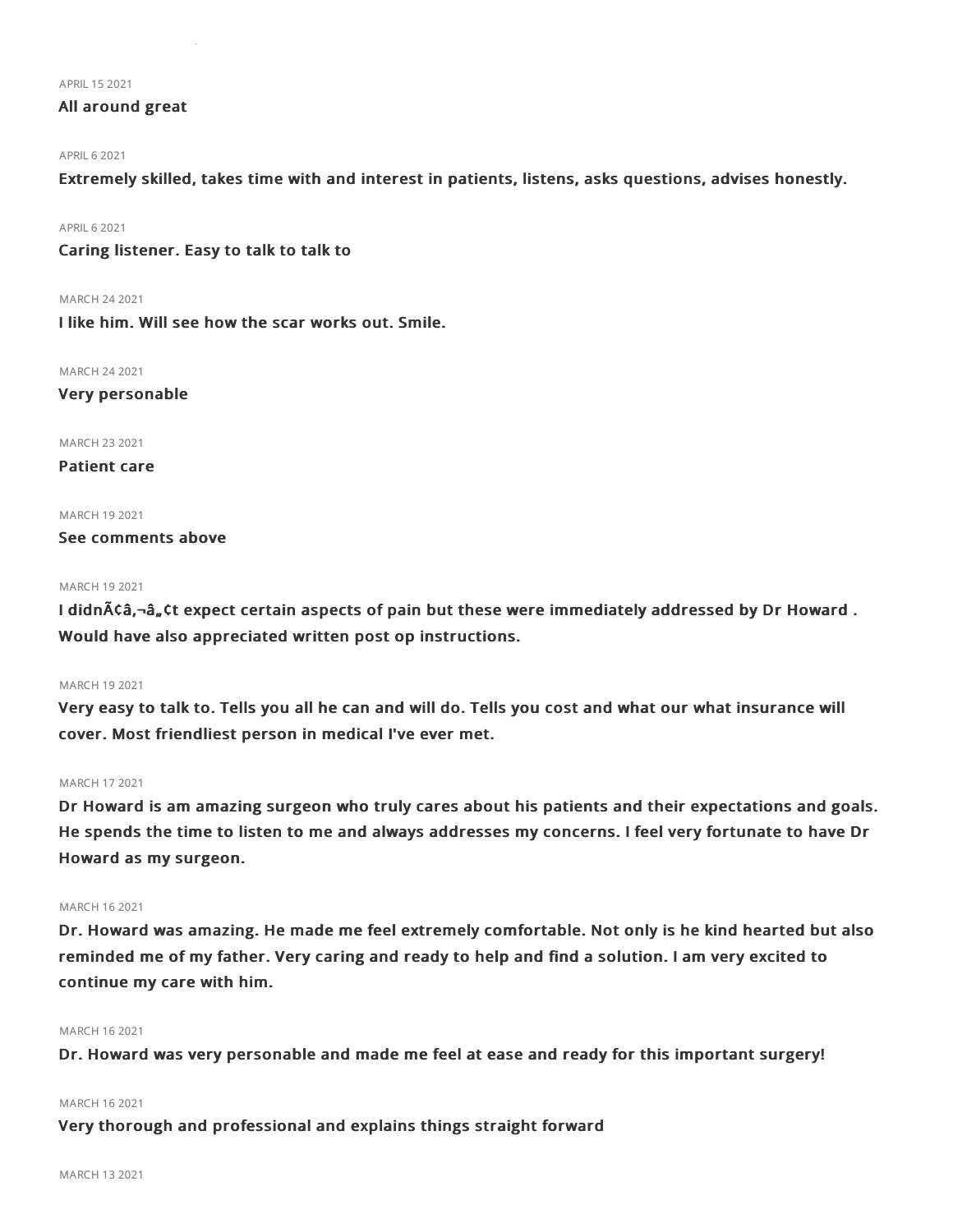Dr. Howard will guide you to the best treatment that is medically necessary and no more

#### MARCH 122021

Thus far Dr. Howard has been very thorough. I will score him a ten if the results match the pre-surgical care.

#### MARCH 82021

Dr. Howard was late for my appt and made sure I understood he was behind schedule. His staff was very helpful and made sure I was comfortable. Once I saw Dr. Howard I immediately liked him and felt comfortable with him. He explained his rationale for postponing my procedure, I will definitely return to him and recommend him.

### MARCH 62021

Highly skilled and compassionate

#### MARCH 42021

So knowledgable and respectful to yuh our needs.

#### MARCH 42021

My son was extremely pleased as was my husband with the bedside manner expertise and professionalism of the doctor. They had complete confidence in him and would highly recommend him in the future.

#### MARCH 22021

He gets your trust immediately. You know he has your interests at heart.

#### MARCH 22021

He explains everything to you and gives you all the time you need for questions. He  $\tilde{A}$   $\tilde{A}$   $\tilde{A}$   $\tilde{A}$  a,  $\tilde{C}$  a wonderful doc.

#### **FEBRUARY 23 2021**

Dr. Howard is great. Very thorough, compassionate, and explains in detail, and helps you understand the next steps that is best for you. I recommend his office to my sister who just found out she has breast cancer and will be undergoing same treatment. Certainly a 10+ on the scale.

#### **FEBRUARY 22 2021**

He explained everything to me, answered all my questions and last he stated that my safety was of upmost concern.

#### FEBRUARY 18 2021

He $\tilde{A}$ Ca,- $\hat{a}$ , Cs good and makes you comfortable.

#### FEBRUARY 162021

He was very comforting and made my 8 year old laugh and feel at ease. He also was extremely knowledgeable.